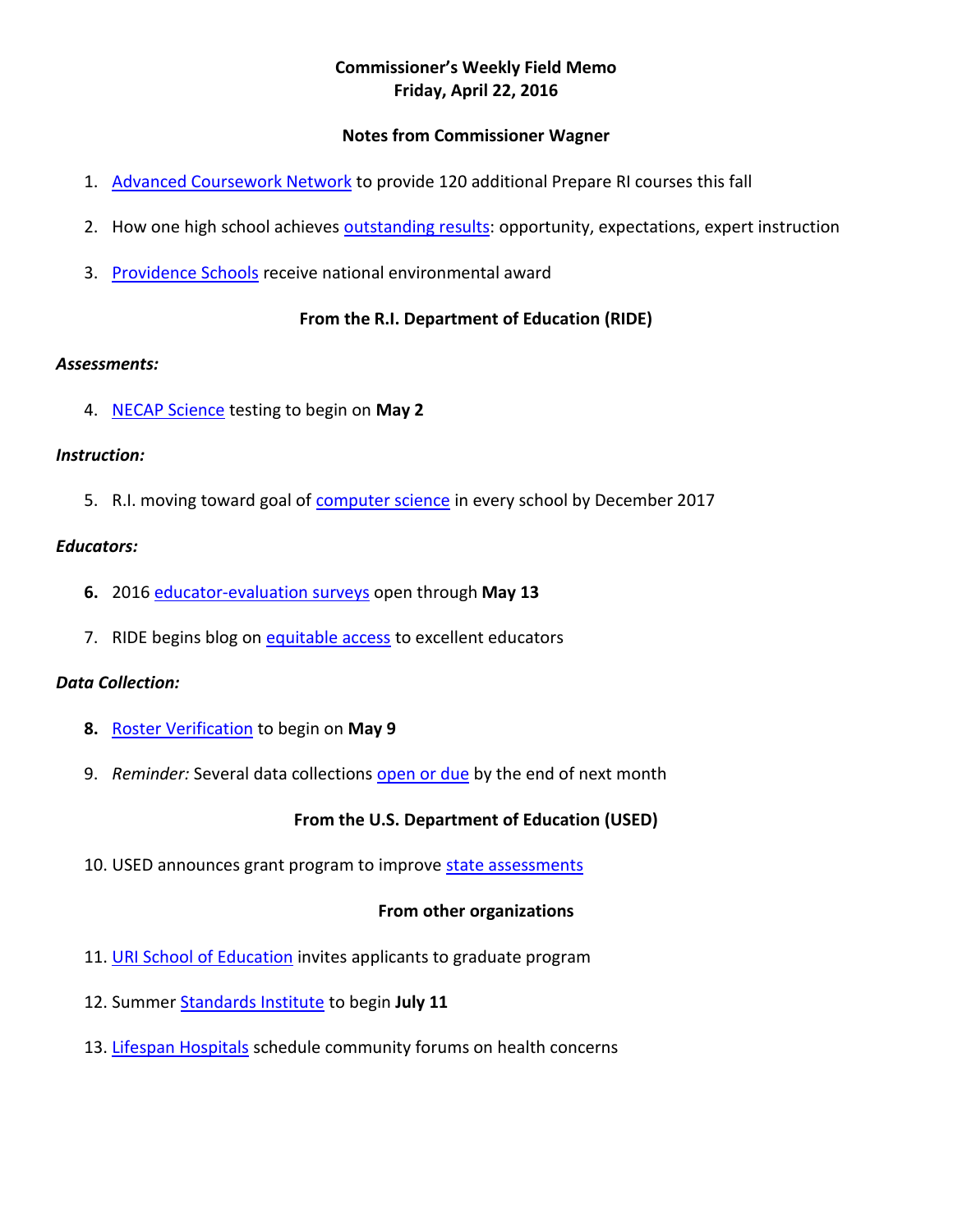### **Action Item Calendar**

**Today** (April 22) – [Student Advisory Council](http://ride.ri.gov/Portals/0/Uploads/Documents/FieldMemos/031816-FM.pdf) selections due **Monday** (April 25): [2016-2017 School Calendar -](https://www.eride.ri.gov/eRide40/DataDictionary/ViewDetails.aspx?ID=307) Due May 17: [Special Education Census](https://www.eride.ri.gov/eRide40/DataDictionary/ViewDetails.aspx?ID=311) – Due May 17[: Special Education Census Reporting -](https://www.eride.ri.gov/eRide40/DataDictionary/ViewDetails.aspx?ID=310) Due May 24: [Special Ed Census, Duplicate Resolution -](https://www.eride.ri.gov/eRide40/DataDictionary/ViewDetails.aspx?ID=310) Due May 24: [Special Ed Census Reporting, Duplicate Resolution -](https://www.eride.ri.gov/eRide40/DataDictionary/ViewDetails.aspx?ID=311) Due June 20 – Reports on [interventions](http://ride.ri.gov/Portals/0/Uploads/Documents/FieldMemos/031816-FM.pdf) due June 22 – Roster sign-offs due (see [below\)](#page-4-0)

### **Notes from Commissioner Wagner**

## <span id="page-1-0"></span>**1. Advanced Coursework Network to provide 120 additional Prepare RI courses this fall**

Through a program that builds on and expands Governor Raimondo's Prepare RI initiative for dual enrollment in high-school and postsecondary courses, public-school students in Rhode Island middle schools and high schools this fall will be able to enroll in a wider selection of dual-enrollment courses. The program – the Advanced Coursework Network – will present a range of courses offered by postsecondary institutions, nonprofit educational programs, and public schools from across the state, at no cost to the students or their families, subject to available state and district funds.

The Advanced Coursework Network is now open for student registration, and students can select from 120 credit-bearing courses, with an additional 85 courses anticipated in the spring of 2017. The courses, offered by 14 provider organizations, include advanced science and mathematics courses as well as Advanced Placement courses, courses in world languages, career-focused courses, and other Prepare RI courses that offer other both high-school and postsecondary credit (i.e., dual or concurrent enrollment).

One of the cornerstones in our work toward supporting students and schools is our commitment to providing all students with access to advanced coursework that will prepare them for success. Building on initiatives already in place that offer virtual learning and early college enrollment to Rhode Island students, the Advanced Coursework Network will provide even more students with access to courses previously unavailable to them. Students will be able to select courses that best meet their personal learning needs, their intellectual passions, their curiosity, and their interests – an excellent way for students to become truly engaged in and committed to their education.

Registration and information for students, families, and schools, including complete course lists, are posted, on our website, at

[www.ride.ri.gov/advancedcoursework.](http://www.ride.ri.gov/advancedcoursework)

#### **2. How one high school achieves outstanding results: opportunity, expectations, expert instruction**

Elmont Memorial High School, in Nassau County, N.Y., which serves a mostly working-class population of students of color, has achieved significant success: a 92-percent graduation rate, with 90 percent of the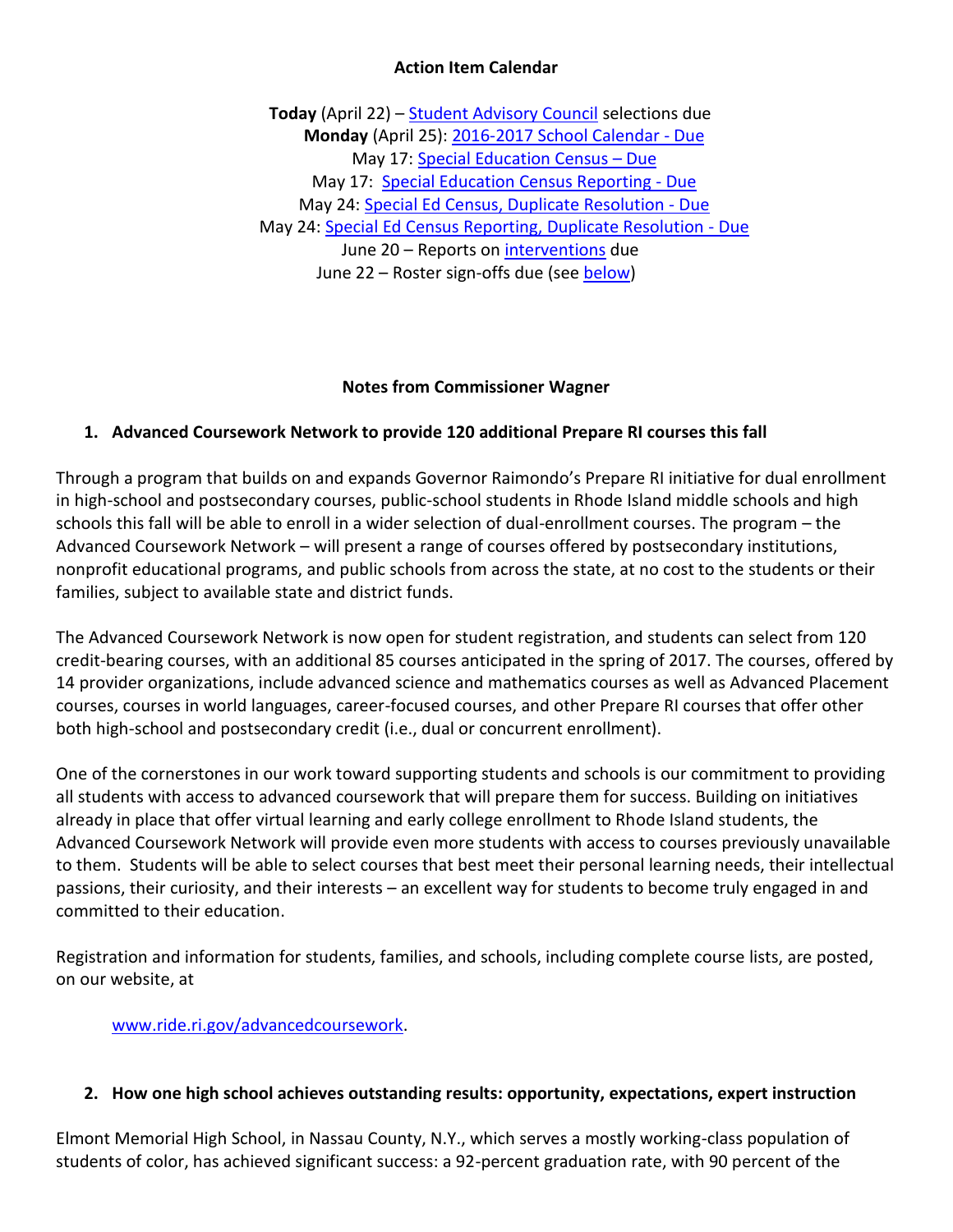graduates going on to postsecondary education, including many at some of the most selective colleges in the country. A recent post on The Education Trust website takes a look at how Elmont attains these outcomes – by providing students with opportunities, expectations, and expert instruction:

[https://edtrust.org/the-equity-line/elmont-memorial-high-school-provides-students-with](https://edtrust.org/the-equity-line/elmont-memorial-high-school-provides-students-with-opportunities-expectations-and-expert-instruction-it-has-nothing-to-do-with-the-water/)[opportunities-expectations-and-expert-instruction-it-has-nothing-to-do-with-the-water/](https://edtrust.org/the-equity-line/elmont-memorial-high-school-provides-students-with-opportunities-expectations-and-expert-instruction-it-has-nothing-to-do-with-the-water/)

## <span id="page-2-0"></span>**3. Providence Schools receive national environmental award**

Congratulations to the Providence School Department, which has received a Gold Level Recognition in the State Electronics Challenge, which the Northeast Recycling Council administers. The challenge encourages state and local governments, including schools, to purchase "greener electronic equipment," reduce the impact of computers during use, and "manage obsolete electronics in an environmentally safe way." Providence was the only school system this year to receive a gold-level award.

## **From RIDE**

### *Assessments:*

# <span id="page-2-1"></span>4. **NECAP Science testing to begin on May 2**

The NECAP Science testing window this year is May 2 through May 26. All science testing—*including* accommodations and make-up testing—*must* be completed by **May 26** (UPS will pick up materials on May 27). In planning your assessment schedule, you should take into consideration religious holidays, if any, and local events that may affect the ability of students to participate. It is important that you allow ample time for make-up test sessions for those students who are absent for any reason (including absences for religious holidays) during regularly scheduled testing dates.

Principals and test coordinators are ultimately responsible for ensuring that all eligible students are tested, either during the regularly scheduled dates or make-up dates.

During the testing period, please encourage students to get plenty of rest, to eat a good breakfast on the day of testing, and to perform at their very best so that we all can take pride in the accomplishments of our students and their teachers.

### *Instruction:*

# <span id="page-2-2"></span>**5. R.I. moving toward goal of computer science in every school by December 2017**

Our goal is for computer science to be taught in every public school by December 2017. We are already making progress! During the current school year, 171 elementary, middle, and high schools participated in an Hour of Code; 10 districts committed to holding district-wide events; and 20 high schools have committed to working with our CS4RI (Computer Science for Rhode Island) partners to provide new computer-science offerings to their students in the coming school year.

What can you do in your district, school, or classroom to help us reach our goal?

Plan an Hour of Code event in your community. September 16 is Rhode Island Hour of Code Day. Add the date to your calendar today. More information coming soon.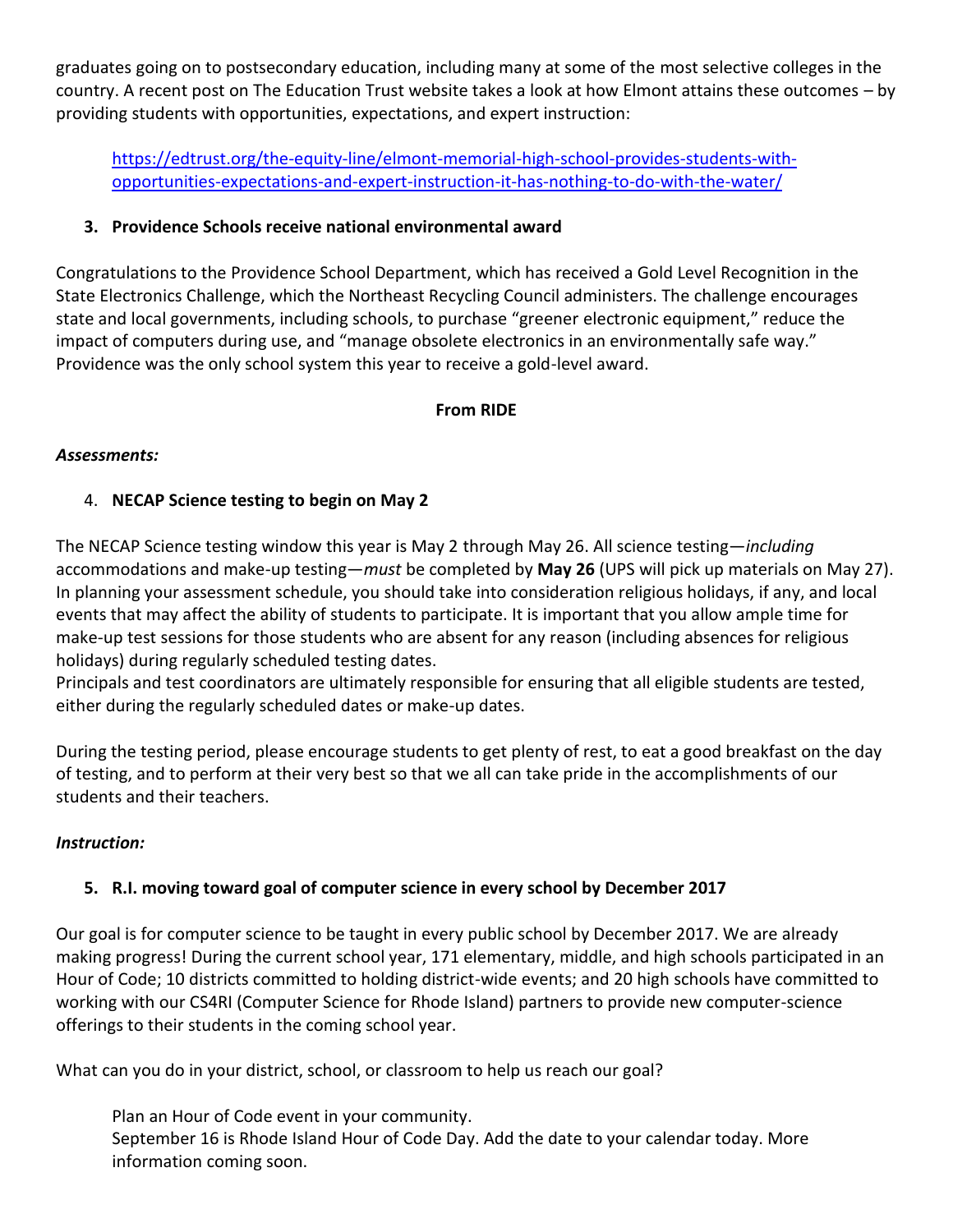#### [Take the Pledge!](https://docs.google.com/a/ride.ri.gov/forms/d/12-r_4h-uKRRukZmmFcI0ZksfI1XJre6hfh-oACrcpPI/viewform?c=0&w=1)

Take a minute to say you are in. Add your name and commit to working with students, educators, families, and members of our community to offer high-quality computer-science education by engaging in a range of activities.

Attend one of the CS4RI professional learning opportunities for educators in elementary, middle, and high schools.

This information is updated often as additional dates are scheduled:

- *Elementary and Middle Schools:* Attend one of the many [Professional Learning Opportunities;](https://docs.google.com/document/d/17jl0bd9uLG5U3vKWAZb8CyucEj5jvOtAcncg0WJEzwg/edit?usp=sharing)
- *High Schools:* Attend one of the many [Professional Learning Opportunities;](https://docs.google.com/document/d/1SS4F6_sHaJECP07PZG5B7gJfax6zRJTMafMnpJYTBm4/edit?usp=sharing) and
- *School Leaders:* If you haven't done so already, complete the [Expanding CS Opportunities](https://docs.google.com/forms/d/1Fumt4TwLwinDdw6-kEPsJAIRVNXbXBjN_EfW7o38_IU/viewform?edit_requested=true)  [Survey](https://docs.google.com/forms/d/1Fumt4TwLwinDdw6-kEPsJAIRVNXbXBjN_EfW7o38_IU/viewform?edit_requested=true) to begin connecting with computer-science providers.

For additional information about the CS4RI initiative, visit

### [http://www.CS4RI.org.](http://www.cs4ri.org/)

### *Educators:*

### <span id="page-3-0"></span>**6. 2016 educator-evaluation surveys open through May 13**

As in past years, RIDE seeks to better understand educators' experiences with all of the evaluation systems in Rhode Island schools. Feedback will help us identify the successes and challenges of implementation and will guide continued improvements. As always, responses are confidential.

RIDE is pleased to announce incentives for participation in the 2016 Educator Evaluation Surveys! We will hold a drawing to randomly select 8 educators who complete a survey in its entirety. Please use the appropriate link to complete the survey. You can also find these links on the Educator Quality & Evaluation page of our website:

### <http://www.ride.ri.gov/TeachersAdministrators/EducatorEvaluation.aspx>

The survey window closes on Friday, **May 13**.

Here are direct links to the surveys:

Central Office Administrators:<https://www.surveymonkey.com/r/CentralOfficeeval16>

Building Administrators: <https://www.surveymonkey.com/r/BAeval16>

Teachers: <https://www.surveymonkey.com/r/teachereval16>

Support Professionals:<https://www.surveymonkey.com/r/SPeval16>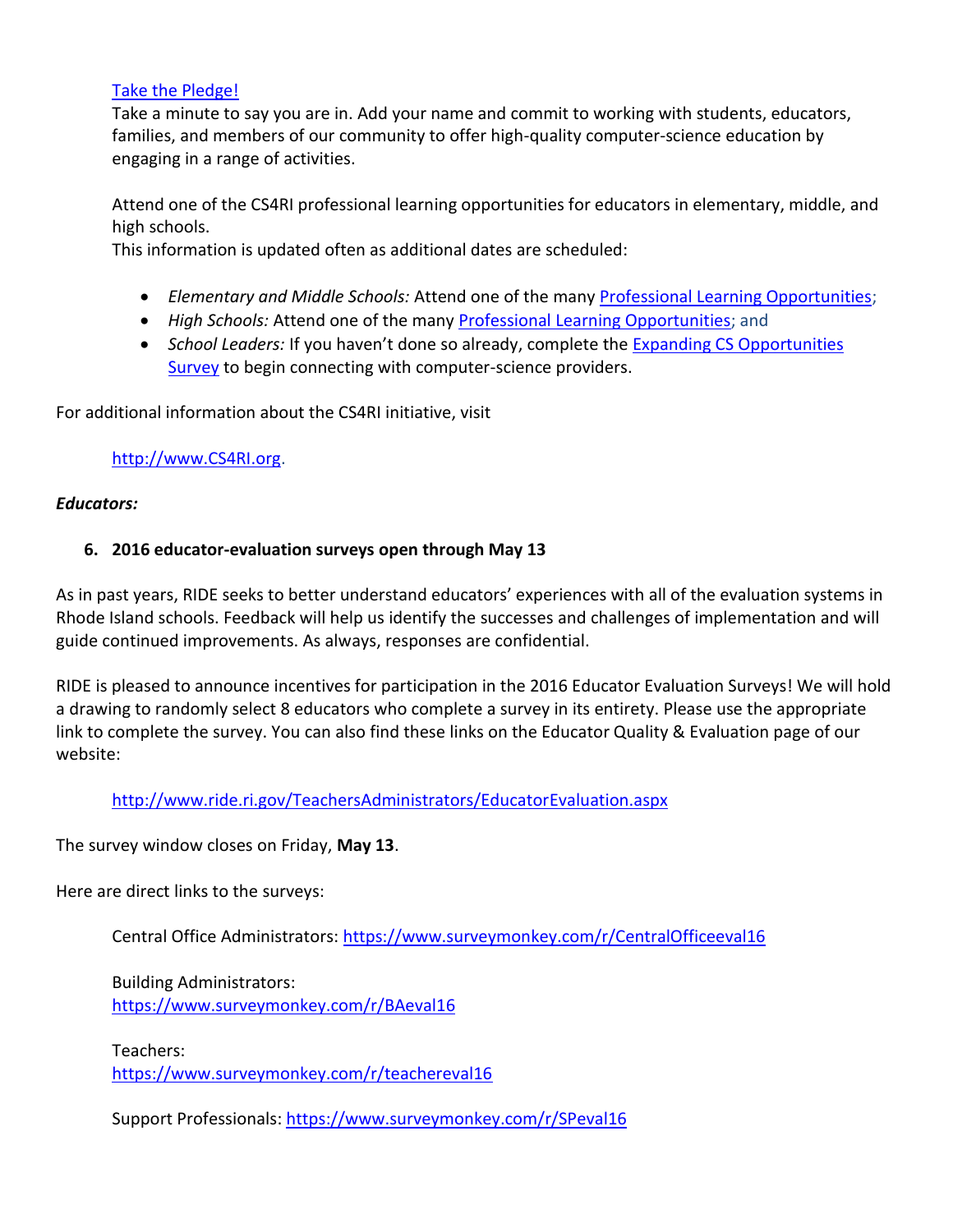If you have any questions or concerns about these surveys, please contact Carrie Appel, at [Carrie.Appel@ride.ri.gov](mailto:Carrie.Appel@ride.ri.gov) or 222-8955.

## **7. RIDE begins blog on equitable access to excellent educators**

We are excited to announce our first blog post on Equitable Access. This entry, written by RIDE Education Specialist Carrie Appel, will be the first of many entries that will explore issues related to ensuring that all students have access to excellent educators. You can read her blog post on our commitment to equitable access as well as the Rhode Island Equity Plan on the Equitable Access page of our website:

<http://www.ride.ri.gov/TeachersAdministrators/EquitableAccess.aspx>

## *Data Collection:*

# <span id="page-4-0"></span>**8. Roster Verification to begin on May 9**

The first stage of Roster Verification will begin on May 9 and will run through May 23. During this stage principals will review the teacher, course, and section data submitted to RIDE. The second stage of review will open May 25 and run through June 3. During this time, teachers will review their rosters and principals will monitor the status of their teachers' progress. Once this second stage is completed, principals will verify and sign off on the rosters, between June 6 and through June 22. Please note that, beginning this year, teachers in grades 4 through 8 will participate in the roster-verification process (as opposed to grades 3 through 7 in the past).

Updated user guides for principals and teachers are available at:

[http://www.ride.ri.gov/TeachersAdministrators/EducatorEvaluation/EducatorPerformanceandSupport](http://www.ride.ri.gov/TeachersAdministrators/EducatorEvaluation/EducatorPerformanceandSupportSystem(EPSS).aspx) [System\(EPSS\).aspx.](http://www.ride.ri.gov/TeachersAdministrators/EducatorEvaluation/EducatorPerformanceandSupportSystem(EPSS).aspx)

In preparation for this year's roster-verification process, please ensure that all principals are familiar with your policy regarding contributing educators. You can find our updated guidance on Establishing Teacher-Course-Student Connections at:

<http://www.ride.ri.gov/Portals/0/Uploads/Documents/TCS%20guidance%202016%20FINAL.pdf>

If you have any questions about roster verification, please submit a help desk ticket, at:

[https://support.ride.ri.gov.](https://support.ride.ri.gov/)

# <span id="page-4-1"></span>9. *Reminder:* **Several data collections open or due by the end of next month**

The following are upcoming data-collection da:

- April 25[: 2016-2017 School Calendar -](https://www.eride.ri.gov/eRide40/DataDictionary/ViewDetails.aspx?ID=307) Due
- May 17: [Special Education Census](https://www.eride.ri.gov/eRide40/DataDictionary/ViewDetails.aspx?ID=311)  Due
- May 17: [Special Education Census Reporting -](https://www.eride.ri.gov/eRide40/DataDictionary/ViewDetails.aspx?ID=310) Due
- May 24: [Special Ed Census, Duplicate Resolution -](https://www.eride.ri.gov/eRide40/DataDictionary/ViewDetails.aspx?ID=310) Due
- May 24: [Special Ed Census Reporting, Duplicate Resolution -](https://www.eride.ri.gov/eRide40/DataDictionary/ViewDetails.aspx?ID=311) Due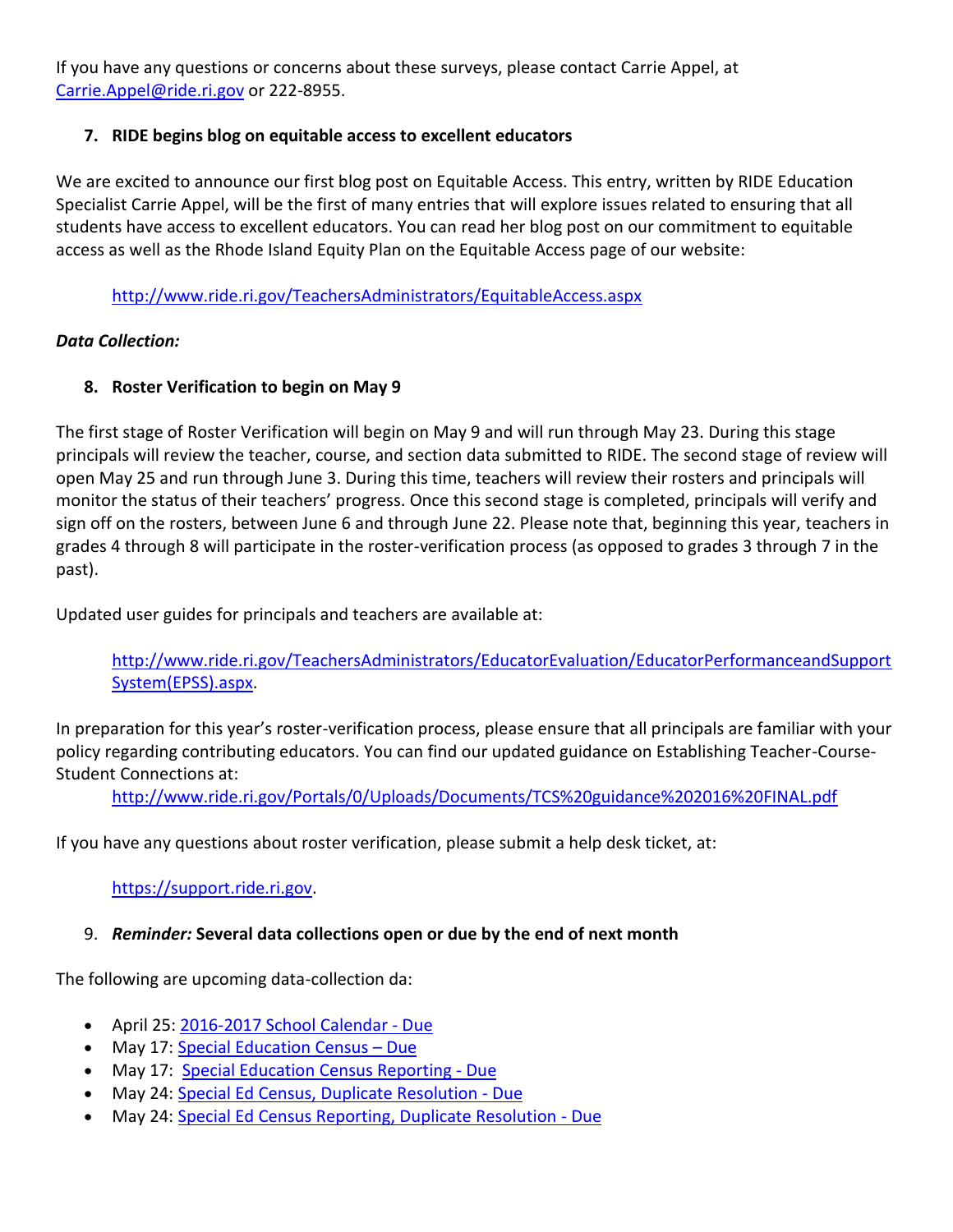Information about upcoming data collections can be found on the [data collection calendar.](https://www.eride.ri.gov/eRide40/DataDictionary/Calendar.aspx) Weekly collection [webinars](https://attendee.gotowebinar.com/register/1244693710129866241) provide details regarding upcoming collections, along with a question-and-answer period.

## **From the U.S. Department of Education (USED)**

## <span id="page-5-0"></span>**10. USED announces grant program to improve state assessments**

Building on [President Obama's Testing Action Plan](https://www.whitehouse.gov/blog/2015/10/26/open-letter-americas-parents-and-teachers-lets-make-our-testing-smarter), the U.S. Department of Education last week released a series of case studies with examples of work states and districts are doing to ensure fewer, better, and fairer tests for students. The examples are part of the USED continued efforts to lift up promising practices and provide information to states and districts about thoughtful ways to reduce and improve testing.

As part of that work, the USED also outlined [proposed priorities for applicants](https://www.federalregister.gov/articles/2016/04/18/2016-08726/proposed-priorities-enhanced-assessment-instruments) of the Enhanced Assessment [Grant,](http://www2.ed.gov/programs/eag/index.html) a competitive grant program for states and consortia of states to improve state academic assessments. Through a notice published in the Federal Register, the USED is proposing three additional priorities for applicants: developing innovative assessment item types and design approaches, improving assessment scoring and score reporting, and conducting an inventory of state and local assessment systems to eliminate unnecessary, redundant or low-quality tests.

For more information on these grants and case studies, see:

[http://www.ed.gov/news/press-releases/obama-administration-takes-action-ensure-fewer-and](http://www.ed.gov/news/press-releases/obama-administration-takes-action-ensure-fewer-and-better-tests-students)[better-tests-students](http://www.ed.gov/news/press-releases/obama-administration-takes-action-ensure-fewer-and-better-tests-students)

### **From other organizations**

# <span id="page-5-1"></span>**11. URI School of Education invites applicants to graduate program**

The University of Rhode Island School of Education invites applications for our graduate program in Elementary and Secondary Special Education. The program is for the first-time admitting graduate students on a part-time basis. We also encourage educators to enroll in individual courses. For example, we offer a course on using positive behavioral supports to address students with challenging behaviors (EDS 503 Positive Behavior Supports). A course on assessment addresses the Response to Intervention model, in addition to addressing standardized assessments (EDS 513 for the secondary educator and EDS 502 for the elementary educator). Please contact the School of Education, at 874-4068, for information or permission numbers. Application materials can be found at:

[http://web.uri.edu/graduate-school/apply/.](http://web.uri.edu/graduate-school/apply/)

# <span id="page-5-2"></span>**12. Summer Standards Institute to begin July 11**

The summer Standards Institute will take place from July 11 through 15, in Florida. The Standards Institute is an opportunity for a community of practitioners to think deeply about their work, get smarter about research and materials, and confront the challenges of meeting high standards with all students. We're especially excited to be offering learning sessions for returning participants. These are sessions designed specifically for participants who have attended a prior Institute, and we will again offer 3 pathways: ELA, math, and leadership, with a focus on English Language Learners.